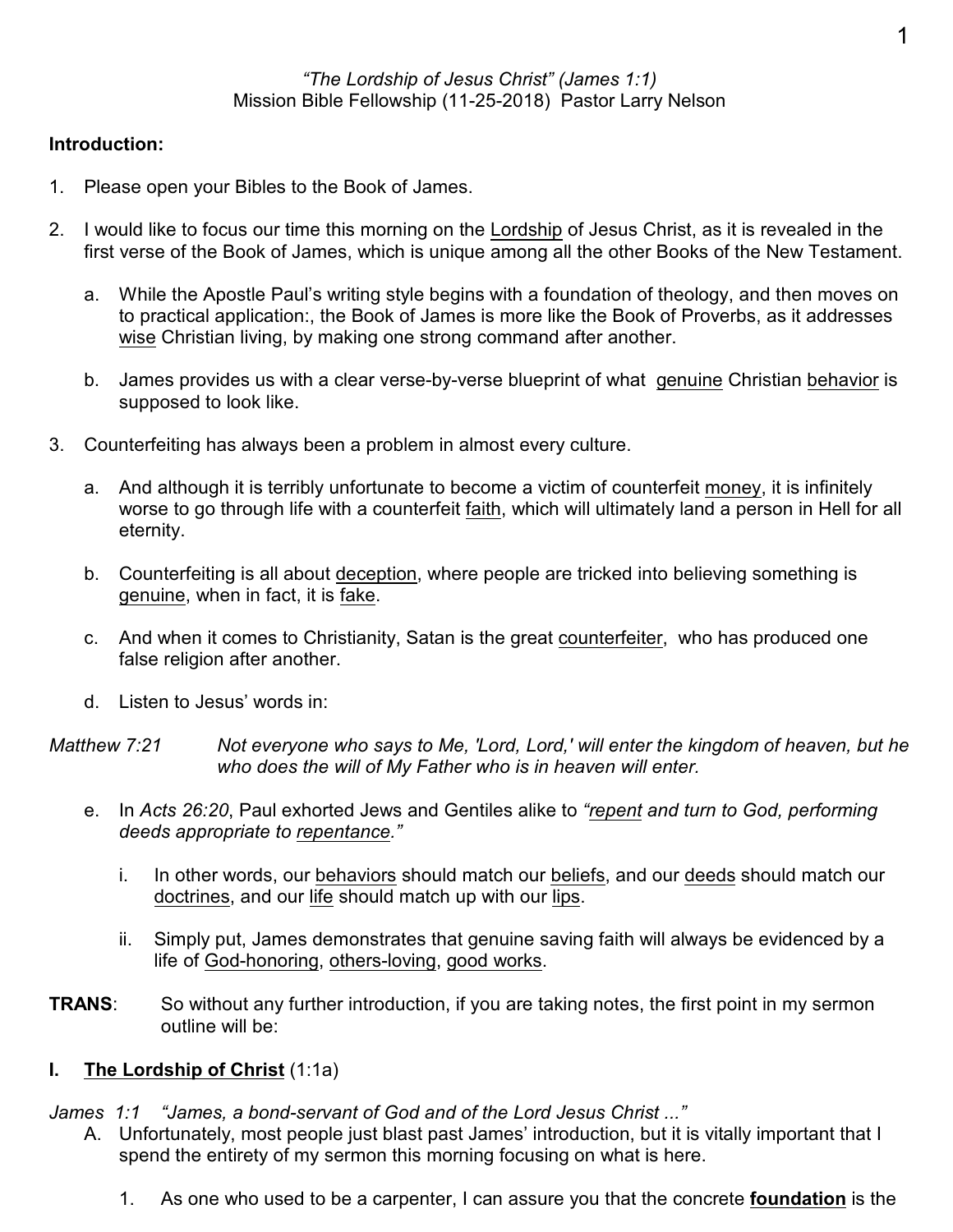most important part of any building.

- a. The foundation sets the orientation, and level for the building.
- b. If the foundation is out of level or not square, then everything from there up is going to be wrong.
- 2. And so it is here, in this opening phrase of verse 1, that James has laid the whole foundation for the rest of what he is going to say.
- 3. If we get this right, then everything else in the book, and in our Christian lives, will make sense.
- 4. But if we get this wrong, then everything in our lives will be wrong.
- B. The Greek word which is translated here as *"bond servant"* in the NASB and *"servant"* in the English Standard Version, is *doulos*, and *doulos* has only one meaning, which is *slave*.
	- 1. Go back to the first English translations:, The Wycliffe Bible that was published in 1380, The Tyndale Bible of 1526, The Geneva Bible of 1599, The King James Version of 1611, and 22 other translations which bring us up to the present.
	- 2. In all but two obscure English Bibles, *doulos* is always translated as either *servant* or *bond-servant*.
	- 3. At this point, all of you should be asking, *"Well, then why don't our English Bibles translate 'doulos' as 'slave'"?*
		- a.  $\circledcirc \circledcirc$  Thank you, I'm glad you asked!  $\circledcirc \circledcirc$
		- b. The answer is actually quite simple.
		- c. Because of the horrible worldwide history of slavery, for 100s of years, translators felt that *"slave"* was just too offensive.
		- d. Since slaves have most often been mistreated by their masters, Bible translators did not want the Lord Jesus Christ to be compared to, or associated with, abusive slavemasters.
		- e. Please think with me for a moment about the Author of Scripture.
			- (1) If the Holy Spirit wanted to convey *'servanthood'* to our relationship with Christ, there are at least 6 Greek words that He could have chosen to do so, **but He didn't**.
			- (2) Instead, He used the one word *doulos*, which only means one thing in the Greek, and that is **SLAVE**!
			- (3) So let's take just a moment to consider the difference between these two words?
				- (a) If you are a **servant**, then you are an **employee**.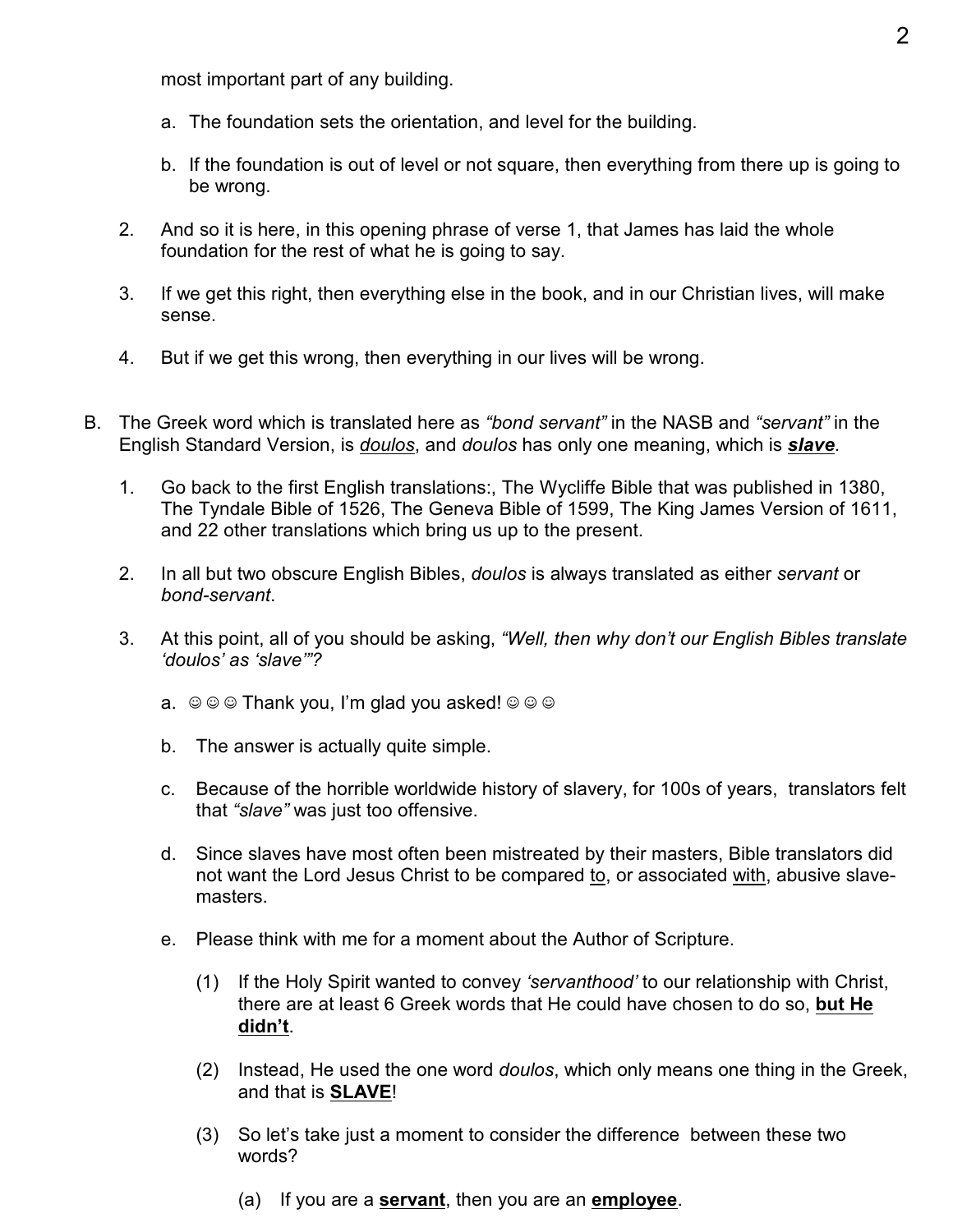- (b) And as an employee, if you don't like your boss, then you can quit, and go work for someone else.
- (c) But if you are a **slave**, then you are **owned**.
- (d) When a slave was bought, he or she became the personal property of their master.
- (e) The slave had no personal rights, as he existed for only one purpose, and that was to do the will of his master, who held the power of life and death over him.
- (4) During the First Century, there were about 12 million slaves in Mediterranean area alone.
	- (a) 1 out of every 5 people in the Roman Empire was a slave
	- (b) They could not own property, nor could they be represented in a court of law.
	- (c) In ancient society, slaves were the lowest of the low, and yet Paul referred to himself as the *"slave of Christ"* in *Philippians 1:1; Romans 1:1; and Titus 1:1*.
	- (d) James, Peter, Jude, and John all opened their epistles referring to themselves as *"slaves of Christ."*
- (5) And if we think that is just too negative and demeaning, read how Paul referred to our Lord, in:

### *Philippians 2:7-8,* who

- *7 ... emptied Himself, taking the form of a slave (not a bond servant), and being made in the likeness of men.*
- *8 Being found in appearance as a man, He humbled Himself by becoming obedient to the point of death, even death on a cross.*
	- f. Clearly, there were many different aspects of the relationship between God the Father and God the Son, while Jesus was here on earth, so too there are different biblical descriptions of the Christian's relationship to Christ.
		- (1) Yes, He is our Savior, our Provider, our Protector, our Advocate, and even our Friend.
		- (2) But **first** and **foremost** He is our **Lord** *(kurios)*, which means **Master**.
		- (3) And the word **Master** has absolutely no meaning in any culture, apart from the understanding of **slavery**.
		- (4) Speaking of the Lordship of God the Father, Jesus said:
- *John 4:34 "My food is to do the will of Him who sent Me and to accomplish His work."*
	- (5) And so, as slaves of Christ, we must remember, and encourage one another to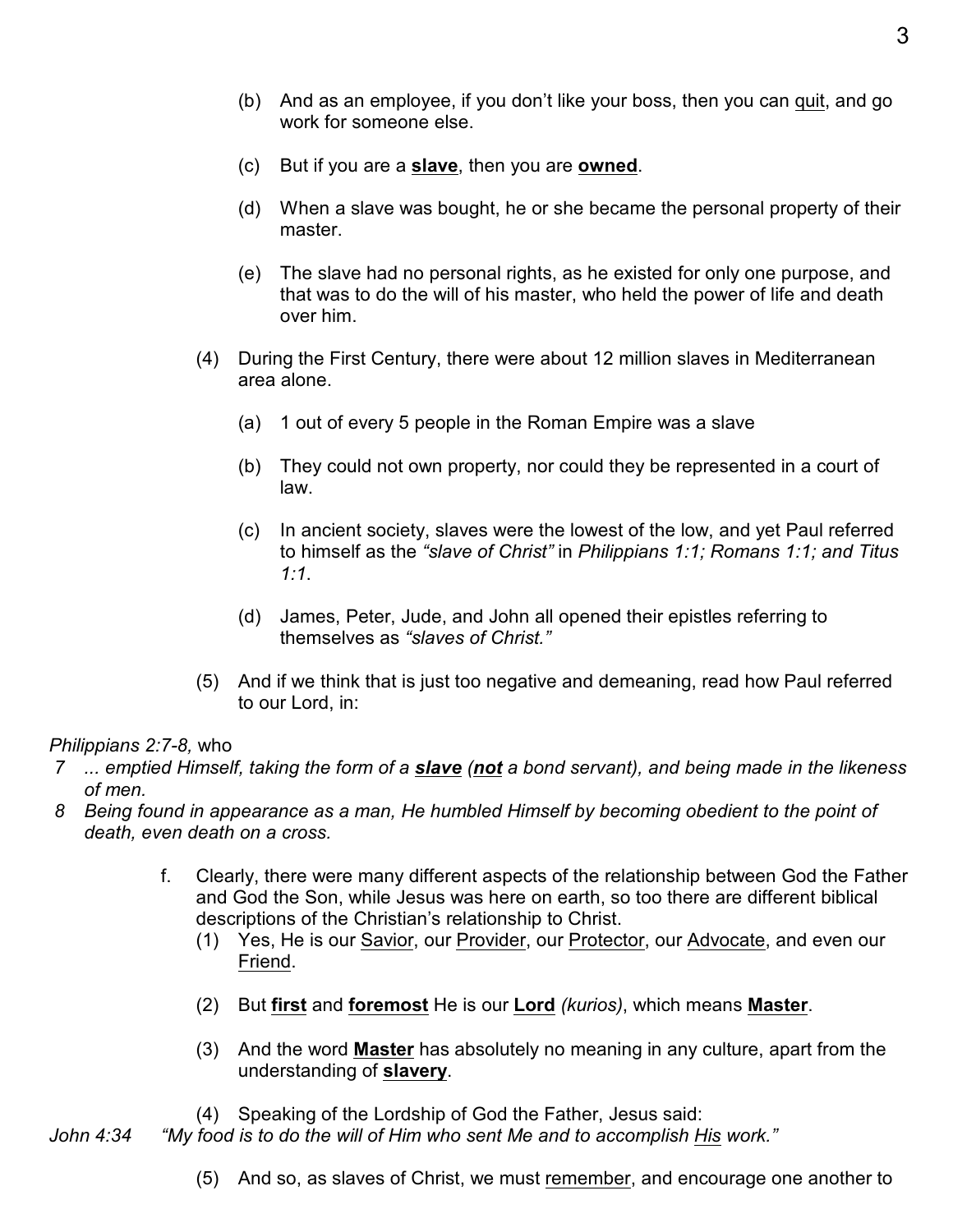remember, that we exist for one purpose, and that is to **honor**, **worship**, **glorify** and **obey** our **Master**, the Lord Jesus Christ.

- (6) Clearly, the Bible represents our Lord as a **loving**, **kind**, **generous**, and **selfsacrificing** Master, but He is still our **Lord** and **Master**, who has the right to tell His slaves what to **believe** and how to **behave**.
- g. Christians most often refer to Christ as our *"Savior and Lord"*, but the Bible never uses this word order.
	- (1) Whenever these two words are used together in scripture, it is always *"Lord and Savior."*
	- (2) Which is actually the essence of *"repentance,"* apart from which Jesus said that all mankind will perish, *Luke 13:3*
	- (3) As unsaved sinners, we were all traveling down the road of life the wrong way, as we tried to be the masters of our own fate.
	- (4) Please turn over to *Ephesians 2*, where Paul describes this hopeless situation in:

# *Ephesians 2:1-3*

- *1 And you were dead in your trespasses and sins,*
- *2 in which you formerly walked according to the course of this world, according to the prince of the power of the air, of the spirit that is now working in the sons of disobedience.*
- *3 Among them we too all formerly lived in the lusts of our flesh, indulging the desires of the flesh and of the mind, and were by nature children of wrath, even as the rest.*
	- (5) Let's get Scotty to beam us over to the morgue, and here we have 'Bob."
		- (a) Bob look pretty good, he even smells good.
		- (b) But Bob has one basic problem, He is **dead**.
		- (c) Bob is totally unable to respond to any physical, emotional, or intellectual stimuli, because Bob is, **dead**.
		- (d) Bring in his family, bring in his favorite steak, and Bob won't even budge, because he is, **dead**!
		- (e) Simply put, dead people don't respond to anything, and that includes those who are "spiritually dead."
		- (f) Although we were born physically alive, we were all born spiritually dead, meaning that the Holy Spirit was not in us.
		- (g) And so, there was nothing in us that could respond to the will or ways of God.
		- (h) Listen to Paul's description of the spiritual deadness of all mankind, who are born without Christ in: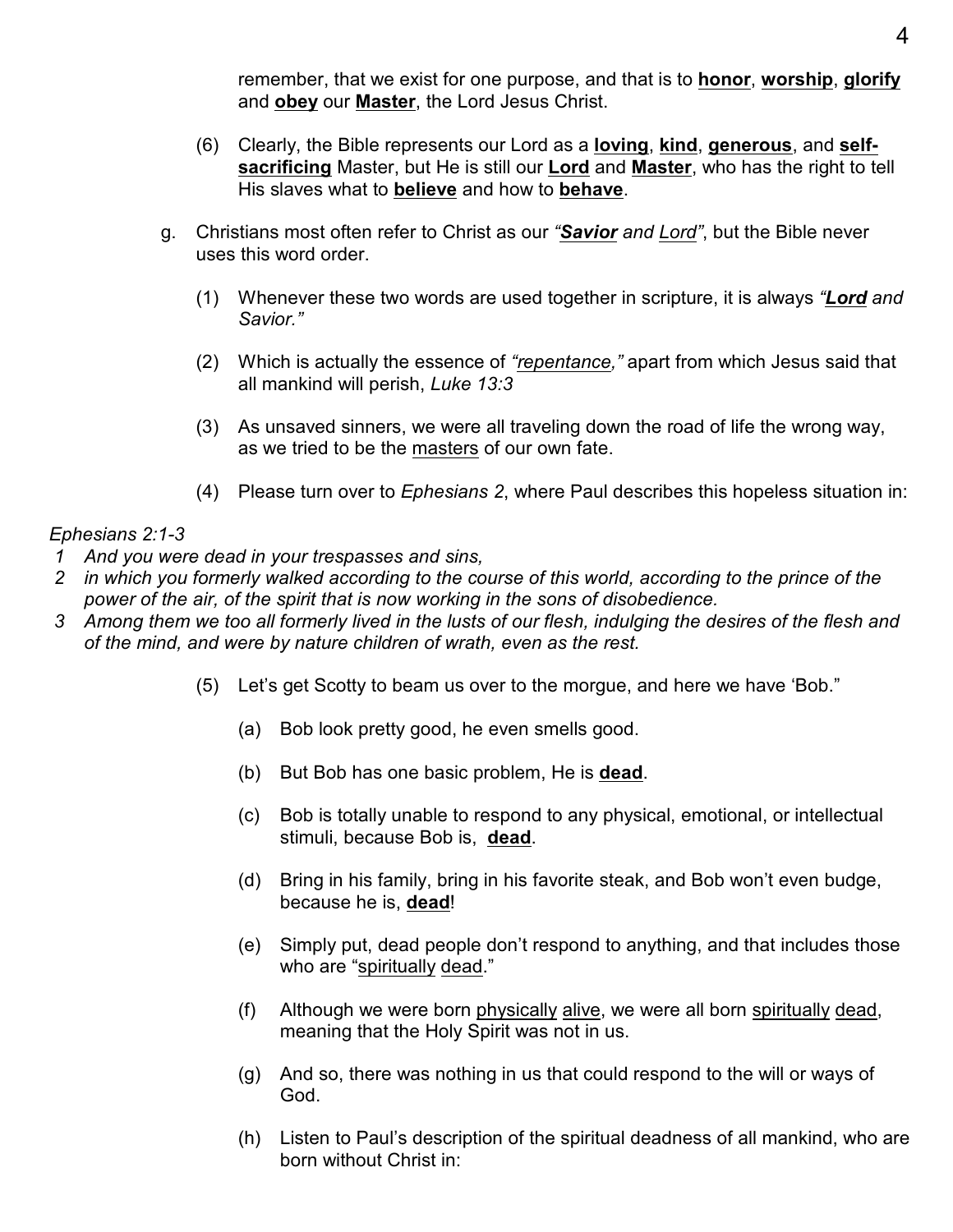*Romans 3:10* 

 *10 THERE IS NONE RIGHTEOUS, NOT EVEN ONE;*

- *11 THERE IS NONE WHO UNDERSTANDS, THERE IS NONE WHO SEEKS FOR GOD;*
- *12 ALL HAVE TURNED ASIDE, TOGETHER THEY HAVE BECOME USELESS; THERE IS NONE WHO DOES GOOD, THERE IS NOT EVEN ONE.*
- *13 THEIR THROAT IS AN OPEN GRAVE, WITH THEIR TONGUES THEY KEEP DECEIVING," "THE POISON OF ASPS IS UNDER THEIR LIPS;*
- *14 WHOSE MOUTH IS FULL OF CURSING AND BITTERNESS;*
- *15 THEIR FEET ARE SWIFT TO SHED BLOOD,*
- *16 DESTRUCTION AND MISERY ARE IN THEIR PATHS,*
- *17 AND THE PATH OF PEACE THEY HAVE NOT KNOWN.*
- *18 THERE IS NO FEAR OF GOD BEFORE THEIR EYES.*
	- (6) Thankfully, Paul's description of our helpless and hopeless condition does not end there, but he continues in *Ephesians 2:4-5*, by saying:

*Ephesians 2:4-5*

- *4 But God, being rich in mercy, because of His great love with which He loved us,*
- *5 even when we were dead in our transgressions, made us alive together with Christ ...*
	- (7) It is the sovereign, illuminating and regenerating, work of the Holy Spirit which brings the sinner to saving faith and repentance.
	- (8) And *Romans 10:9* is a passage that explains what repentance actually looks like, which is the essence of the Christian's slave/Master relationship with our Lord.
- *Romans 10:9 "... if you confess with your mouth Jesus as Lord, and believe in your heart that God raised Him from the dead, you will be saved."*
	- (9) Here are two sides of the same coin of salvation:
		- (a) To confess Jesus as *"Lord*,*"* also means to confess ourselves to be *"slaves"* of Christ.
		- (b) Christians are not "born again" into God's forever family to have our own will and way.
		- (c) As slaves of Christ, we now have the privilege of living our lives in accordance with **His** will and way
	- 4. Certainly, the Master/slave relationship was an offensive message to those who heard the gospel in the First Century!
		- a. But just as it was true **then**, it is still true **today**!
		- b. And so, we dare not water down the gospel by preaching a *"Lordless"* salvation, which will not bring redemption to **anyone**!
			- (1) Even young children can understand these profound truths.
				- (a) Nearly 40 years ago, I was serving a church in the worst ghetto area of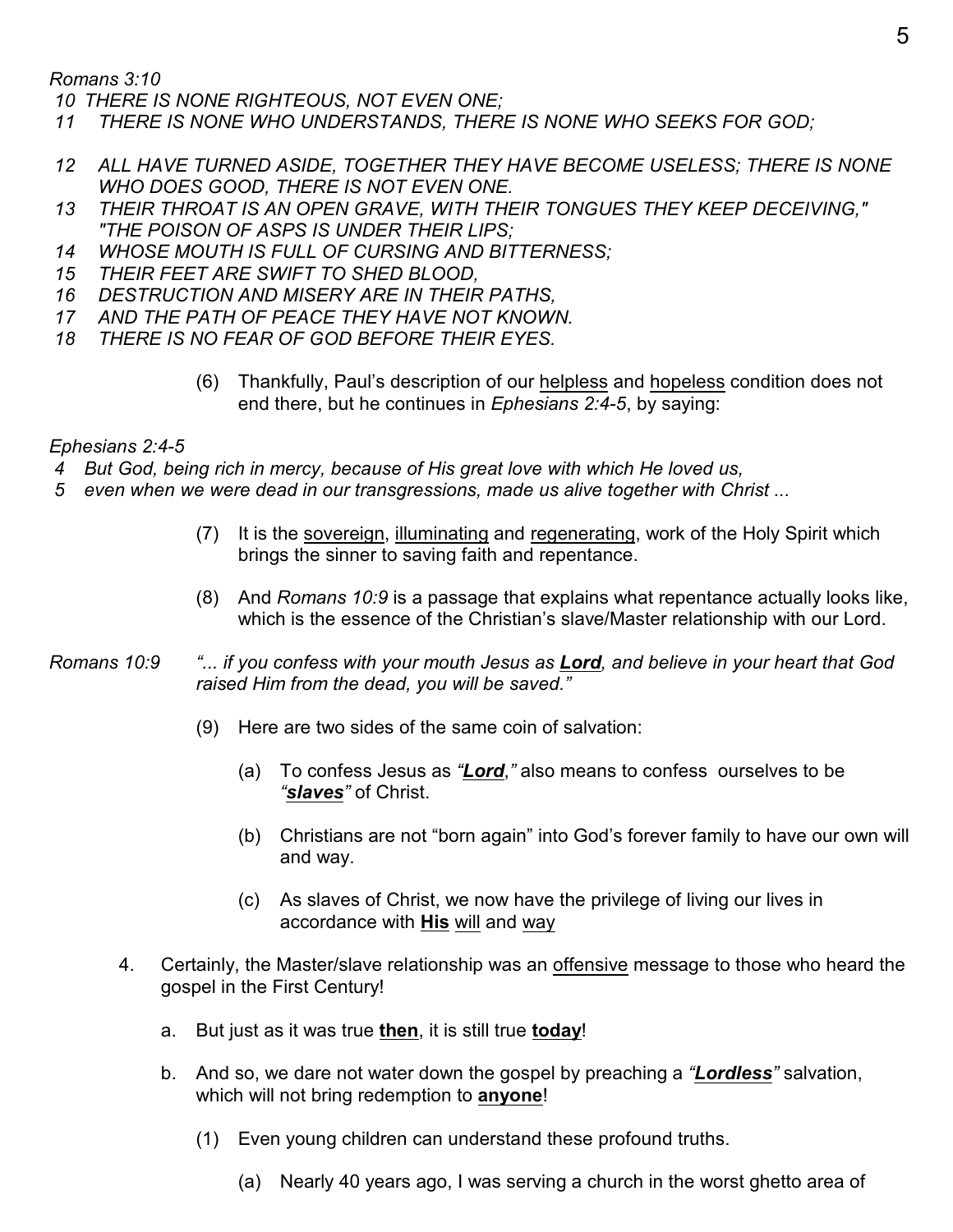Minneapolis, Minnesota.

- (b) And it was my privilege to evangelize and teach about 200 inner-city children every Sunday.
- (c) After one lesson, a six or seven year old girl came up to my wife, saying that she wanted to become a Christian.
- (d) But when Marian asked her if she was ready to receive Jesus as the Lord of her life, without a moment's hesitation, she blurted out, *"NO WAY!, I JUST DON'T WANT TO GO TO HELL!!"*
- (2) And just like this rebellious little girl, many people today are willing to call upon Jesus as their *Savior* from the consequences of sin, but they still refuse to acknowledge Him as the *Lord* and *Master* of their lives.
	- (a) Perhaps this is what Jesus had in mind, when He proclaimed in:

# *Matthew 7:13-14*

- *13 Enter through the narrow gate; for the gate is wide and the way is broad that leads to destruction, and there are many who enter through it.*
- *14 For the gate is small and the way is narrow that leads to life, and there are few who find it.*
	- C. So as I explained before, *doulos* is by definition, a **slave**, the property of another, a person who has no personal rights or freedoms, who lives or dies at the will of his master.
		- 1. We become *doulos*, the slaves of Christ, the moment we are *"born again"* into His forever family, and into His ownership, through repentant faith.
		- 2. And as slaves of Christ, we serve, live, and die, all at the will of our loving Master, the Lord Jesus Christ.
	- D. Let's take just a moment to turn over to *1 Corinthians 4:1*, where Paul declares:
- *1 Corinthians 4:1 "Let a man regard us in this manner, as servants of Christ and stewards of the mysteries of God."*
	- 1. And as you might have guessed by now, *"servants"* does not mean servants, but Paul uses another word here for slave:
- \_ a. *<hu - per - e - tes>* was often used to refer to a slave oarsman on a Roman galley ship.
	- b. These ships often had two decks of oarsmen, one on top of the other.
	- c. The *<hu per e tes>* was literally an under-rower.
	- d. My son was the king of sick jokes, and one day he came home from his Bible class to tell me about the commander of such a vessel speaking to his men:
		- (1) Men I have some good news and some bad news.
		- (2) The good news is that our Emperor is coming on board today.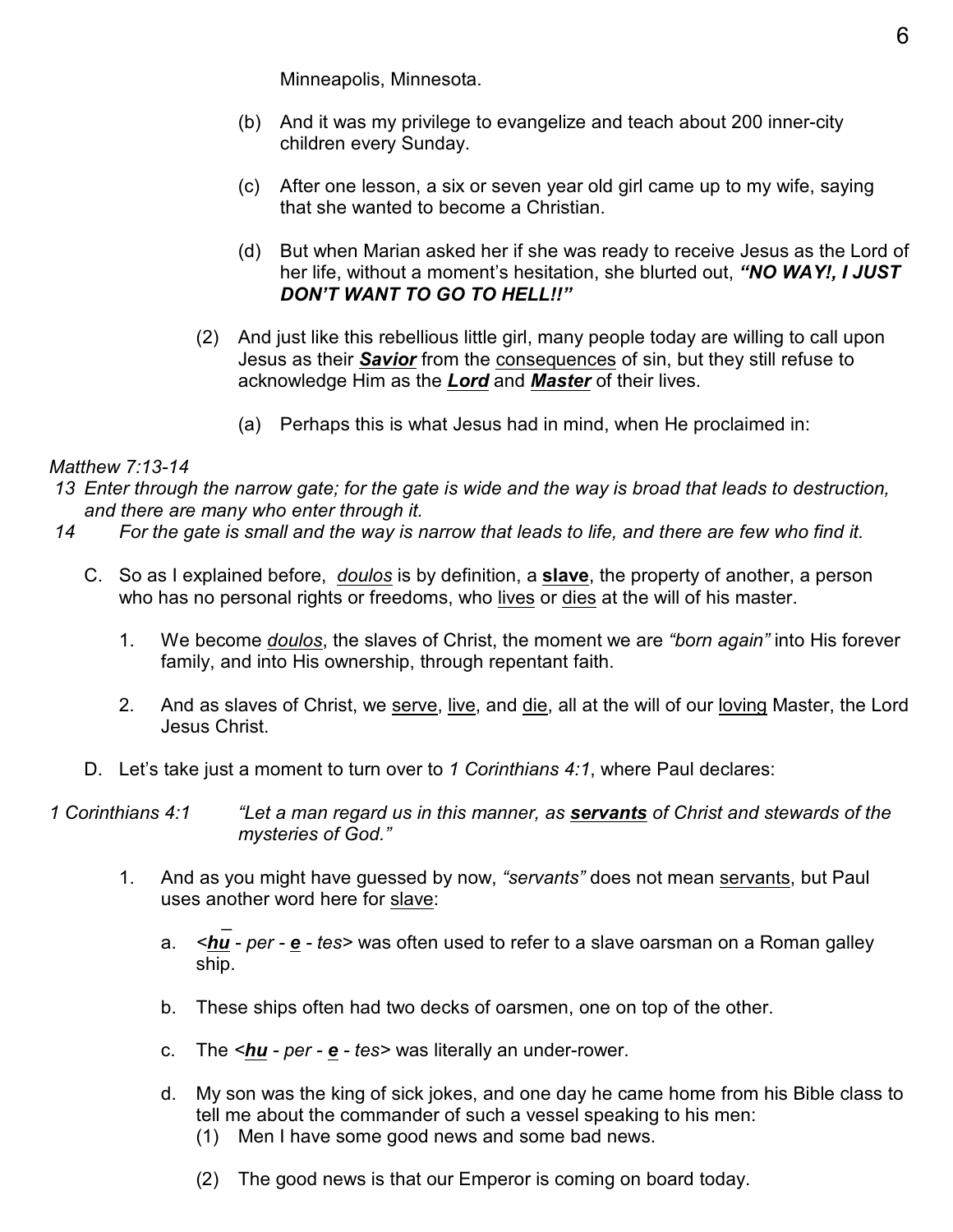- (3) The bad news is that he wants to go water skiing!
- e. But in all seriousness, these slaves were chained to their oars.
	- (1) There were no sanitation facilities, and so everything, shall we say, ran down hill onto the *<hu - per - e - tes.>*
	- (2) And if the ship was sinking, these under-rowers were the first ones to die.
	- (3) Needless to say, if you were a slave, to be a *<hu per e tes>*, was the worst of the worst.
- f. But Paul was neither complaining, nor implying that being the slave of Christ was a bad thing.
	- (1) By referring to himself as a *<hu per e tes>*, he was reminding his readers that his death would come sooner, rather than later, and that was OK with him.
	- (2) Paul declared in:

*Philippians 1:21 "For to me, to live is Christ and to die is gain."*

- 2. The point of all this, is that we would all do well to remember that Jesus is **not** our *buddy!*
	- a. Although He is our kind, self-sacrificing, loving, and benevolent **Savior**, He is first and foremost our **Master**, who alone has the right to tell us how to live, and how to speak, and how to respond, when the trials of life come upon us.
- E. From the time that our children first placed their faith in Christ, and to this very day, the last words that they always hear from Mom, as they go out the door, or hang up the phone are: *"Remember Who you belong to."*
	- 1. As Christians, so many of our questions and rebellious responses would be solved if we would just take a moment and: *Remember Who we belong to*.
	- 2. Unfortunately, many professing Christians have bought into what has been called *"The Prosperity Gospel"* – which is no gospel at all!
		- a. The *"Prosperity Gospel"* is the belief that God wants all His children to be healthy, wealthy, and trouble free.
			- (1) This perversion sees God as little more than a celestial vending machine, where believers drop in a few prayer coins, pull the crank, and out comes the goodies.
			- (2) For more than 60 years, the corrupt peddlers of this swill have turned *doulos* upside down, where instead of Christians being the slaves of Christ, He becomes the personal *slave* of every so-called *believer*, as He lives to fulfill all their desires and demands.
		- b. Even though genuine Christians do not go to these extremes, when life is hard, our sinful heart will often lead us to believe that we **deserve** more from God than what we are getting.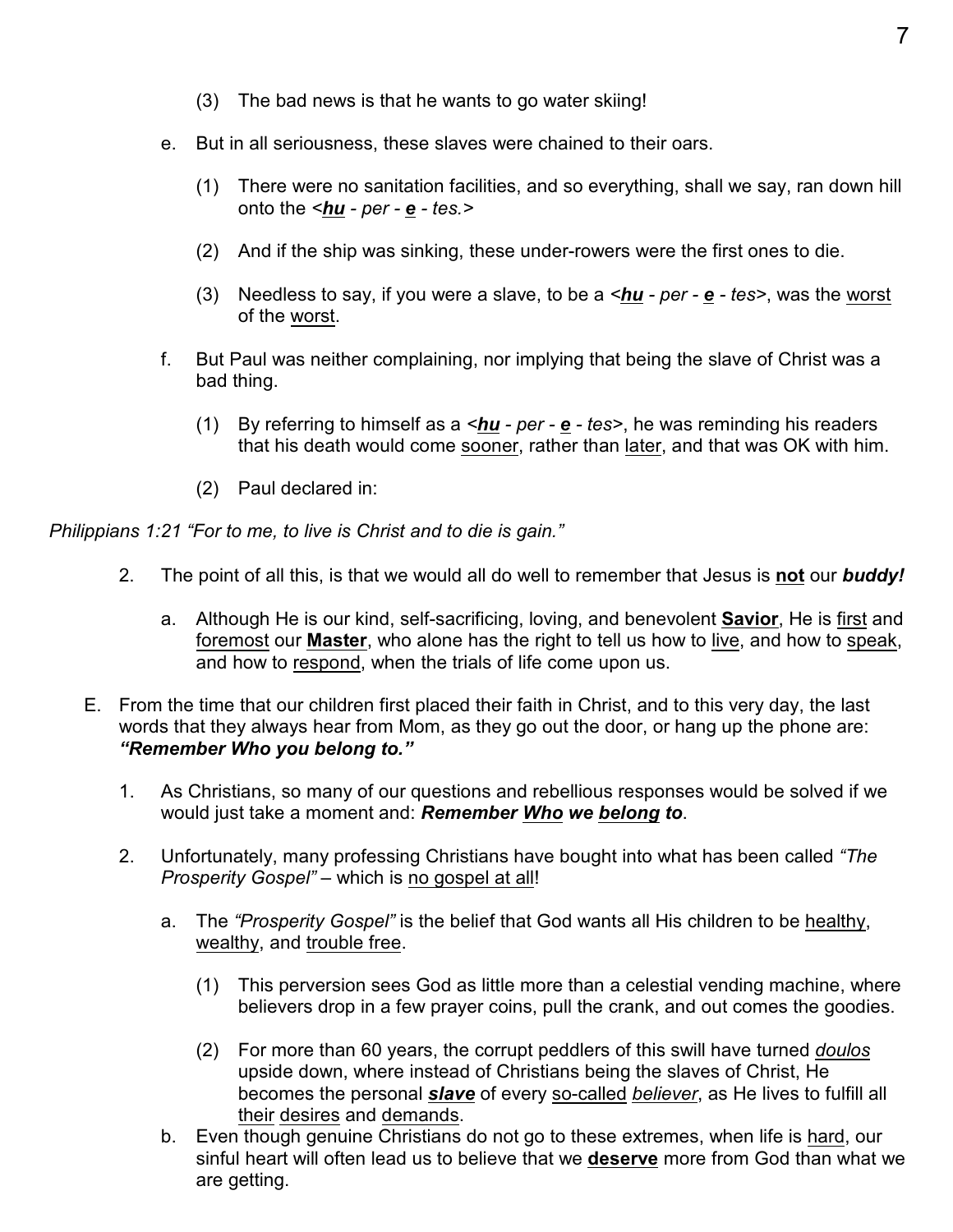- (1) So please think with me for a moment about this question:
	- (a) Where would all of us be today, if God actually gave us what we **deserve**?
	- (b) Clearly, we would all be in Hell!, so let's praise Him for **not** giving us what we **deserve**!
- (2) In fact, as slaves of Christ, anything that God brings into our lives, short of Hell, should be seen as a **bonus**!
- **TRANS>** So with this in mind, I am looking forward to the next time we are together on December 30<sup>th</sup>, where I plan to cover the 2nd point in our sermon outline, which is: The Purpose of **Suffering** *(James 1:1b-4)*
- **CONCLUSION:** But for this morning I would like to give you a few closing encouragements to consider.
- 1. As our benevolent Lord and Master, Jesus has the right to tell us how to live, and what we are to think, do, and say, in every circumstance of our lifes.
- 2. And lest anyone forgets, *Romans 12:2* reminds us that the *"will of God is good and acceptable and perfect"*, so there is no unkindness or harshness in His Lordship.
- 3. *1 Corinthians 10:31* is usually the first verse that I have all of my counselees memorize, which summarizes the whole of the Christian life, as it focuses on our Master/slave relationship with God.

*1 Corinthians 10:31 "Whether, then, you eat or drink or whatever you do, do all to the glory of God."*

- a. The Greek rendering of *"glory" <dox-a>*, is a big word, which means *"to honor, praise and magnify."*
- b. Just as a telescope enables us to see the beauty of the universe more clearly, so God intended that our lives would enable others to see and honor Him.

*Matthew 5:16 "Let your light shine before men in such a way that they may see your good works, and glorify <dox-a-o> your Father who is in heaven."*

- c. As slaves of Christ, it is our **duty** and **privilege** to be *telescopes* with a clear lense, so that others will **praise** and **honor** God, as they see **Him** working **in** and **through** us, as we live for **His** will and glory, not our own.
- 4. Most Bible scholars agree that this book was written by James, the half- brother our Lord.
	- a. When I say *"half-brother"*, we remember that according to *Mark 6:3* Joseph and Mary had other sons and daughters after Jesus was born.
	- b. And yet he does not use his unique relationship with Christ to bolster his authority over his readers.